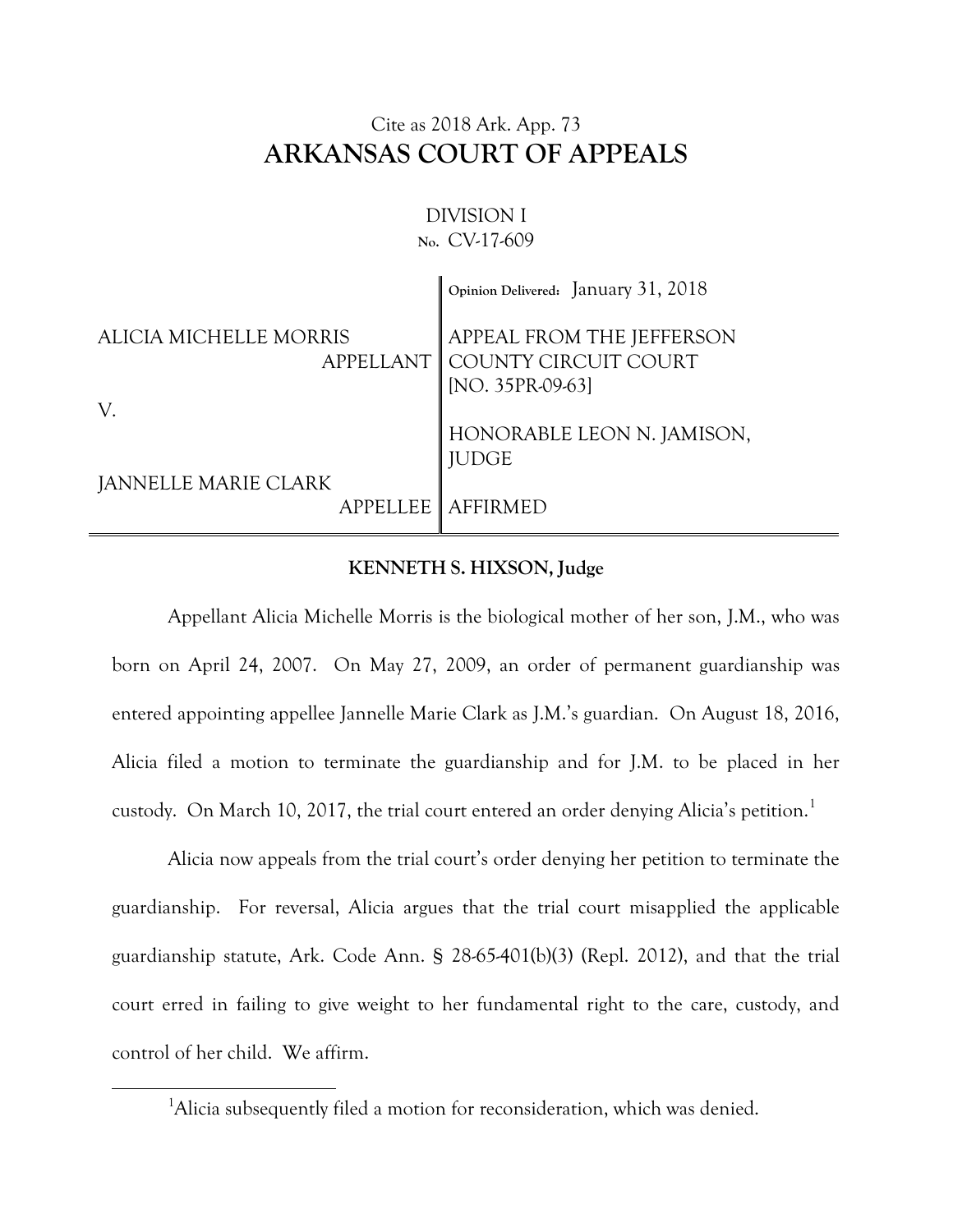We review probate proceedings de novo, but we will not reverse a finding of fact by the trial court unless it is clearly erroneous. *Graham v. Matheny*, 2009 Ark. 481, 346 S.W.3d 273. A finding is clearly erroneous when, although there is evidence to support it, the reviewing court is left with a definite and firm conviction that a mistake has been made. *Id*. We, however, give no deference to the trial court with respect to matters of law. *Stautzenberger v. Stautzenberger*, 2013 Ark. 148, 427 S.W.3d 17.

The pertinent facts and procedural history are as follows. On July 21, 2007, when J.M. was almost three months old, Alicia signed a nonbinding document consenting to place the child in the custody of Jannelle, who is the child's cousin. Thereafter, J.M. resided in Pine Bluff with Jannelle and Jannelle's mother (Alicia's half-sister). Jannelle became the child's primary caregiver.

On February 17, 2009, Jannelle filed a petition to be appointed J.M.'s guardian. In the petition Jannelle alleged that she had been providing for and caring for the child; that Alicia had not visited or provided support for the child; and that Alicia had criminal charges pending against her. Alicia filed a response, contesting Jannelle's petition. After a hearing, the trial court, on May 27, 2009, entered an order appointing Jannelle as J.M.'s permanent guardian subject to Alicia's reasonable visitation. For the next several years, J.M. remained in Jannelle's custody in Pine Bluff.

Seven years later, on August 18, 2016, Alicia filed a petition to terminate the guardianship. In the petition, Alicia alleged that the prior criminal charges against her had been *nolle prossed*. Alicia further alleged that she lived in a suitable home in West Memphis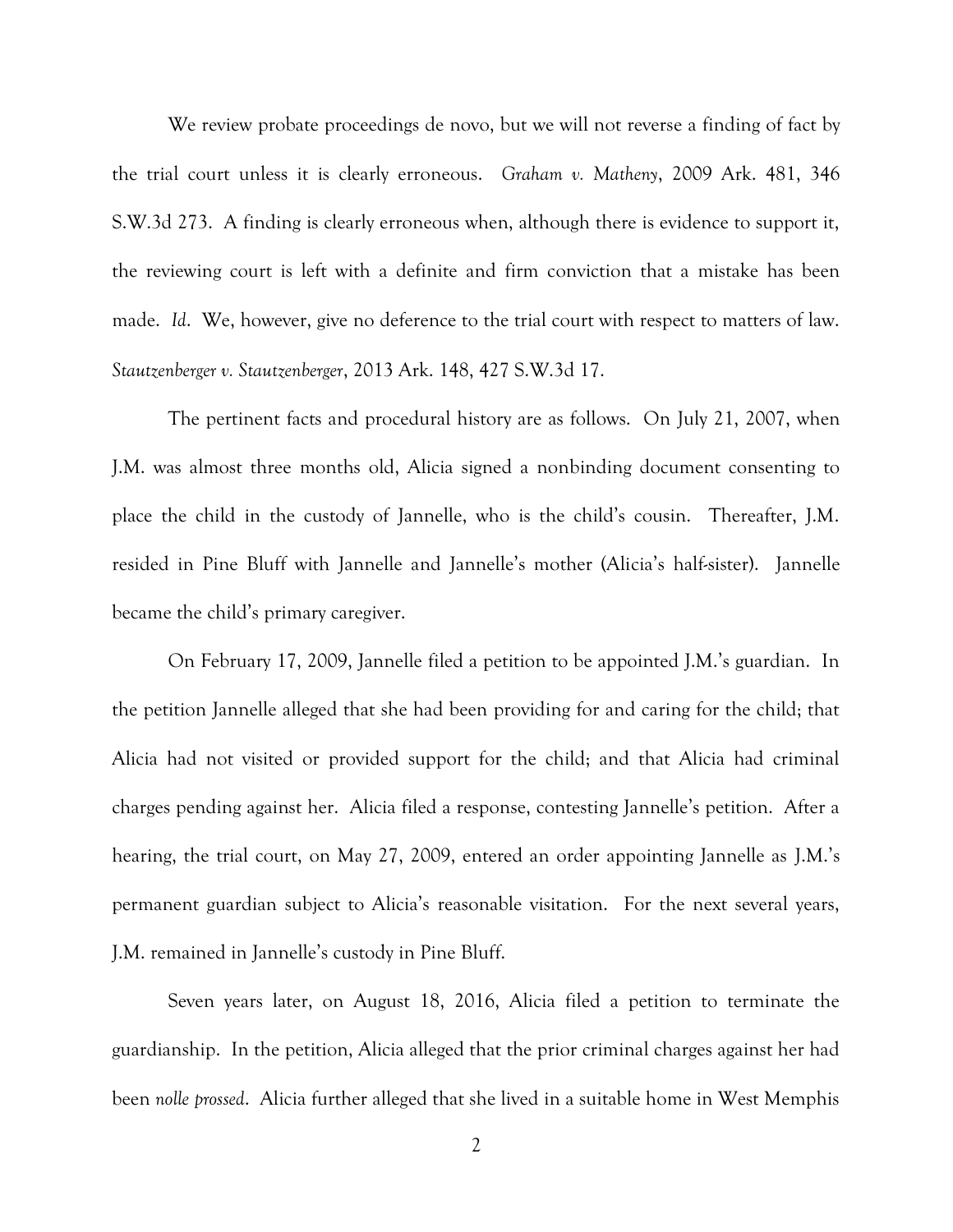raising her two older children, that she was gainfully employed, and that she was a fit parent. The petition also stated that Jannelle had not abided by the visitation order and had only allowed her only sporadic visitation with J.M. The petition further stated that, about a month earlier, Jannelle was homeless and had temporarily moved into Alicia's home with J.M. Finally, Alicia alleged that she and J.M. had bonded and established a strong parent-child relationship, and also that J.M was bonded with his two older siblings. Jannelle filed a response, requesting that Alicia's petition to terminate the guardianship be denied. The trial court subsequently held a hearing on the petition.

Alicia testified that she lives with her two older sons and her boyfriend in West Memphis. Alicia stated that J.M. previously needed a guardian due to Alicia's criminal charges, but that the charges had been dropped and she had been in no further criminal trouble. Alicia stated that she is now stable, her life is in order, and she has full-time employment. Alicia stated that she had tried to visit her child regularly but that Janelle had denied her visitation. As a result, Alicia had only visited J.M. about ten times. Alicia testified that she wanted to be a mother to J.M., and asked that the guardianship be terminated.

In support of her position that the guardianship should remain in force, Jannelle testified that she and J.M. had lived in Pine Bluff for several years, but that she had recently brought J.M. to West Memphis in an attempt to foster a relationship between J.M. and Alicia and the child's siblings. Jannelle denied ever being homeless, and stated that, after temporarily staying with Alicia, she and J.M. moved to a place in Memphis. Jannelle works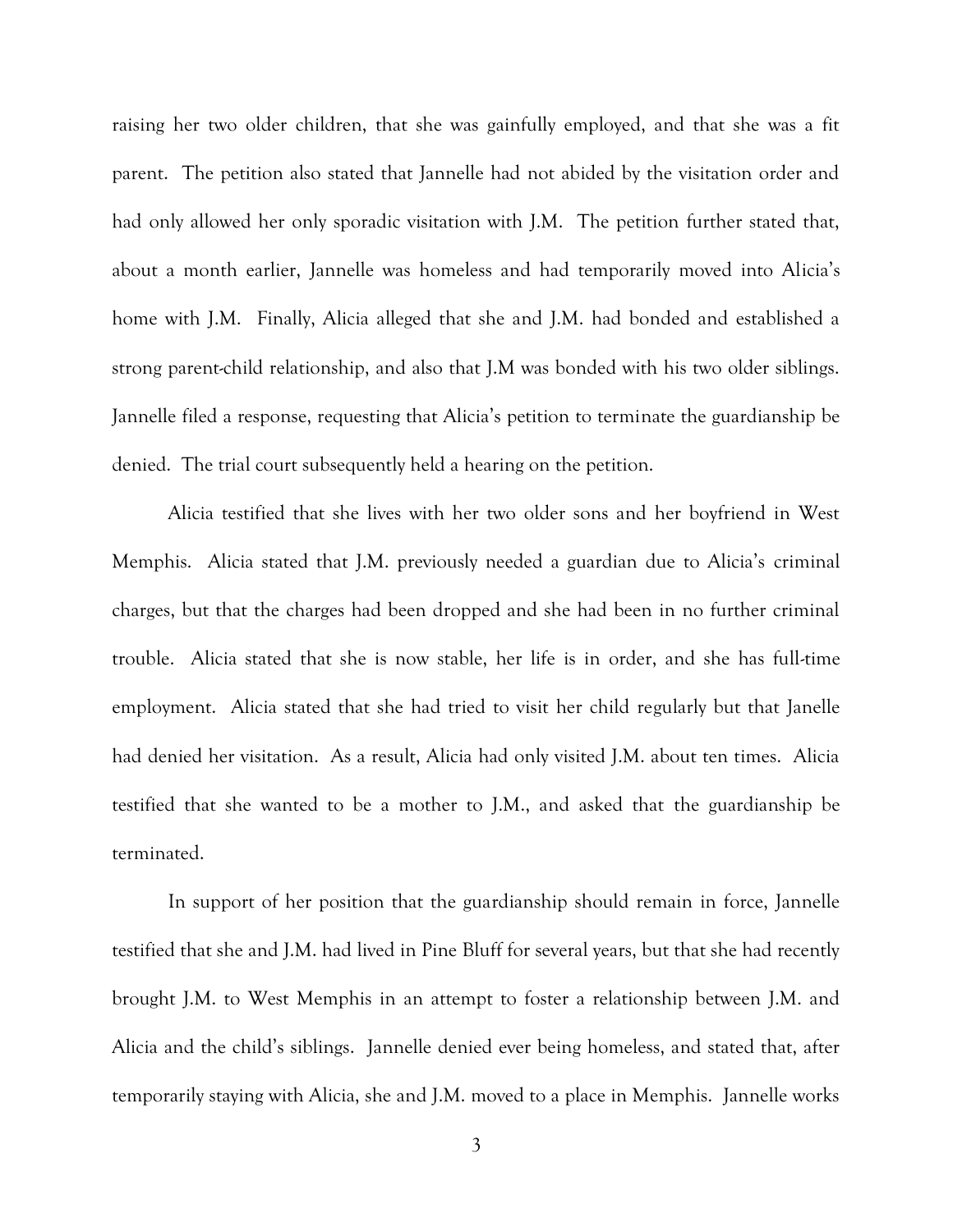in a nursing home in Memphis, and also works part-time every other weekend in Pine Bluff. When Jannelle works in Pine Bluff, she takes J.M. to stay with Jannelle's mother. Jannelle acknowledged that she had changed J.M.'s last name to that of Jannelle's exboyfriend, who had since gone to prison and been recently paroled. Jannelle denied withholding Alicia visitation with J.M., stating that she had no objection to Alicia visiting the child. However, Jannelle testified she wanted to remain J.M.'s guardian.

J.M., who is now ten years of age, also testified. J.M. stated that he loves his mother, Alicia, as well as his older brothers. However, J.M. stated that he wanted to continue living with Jannelle and have visitation with Alicia.

On March 10, 2017, the trial court entered an order denying Alicia's petition to terminate the guardianship. In the trial court's order, it made the following pertinent findings and conclusions:

1. The natural mother showed that the conditions that made it necessary for this guardianship no longer exist. The felony charge was nolle prossed. It would appear that the natural mother's personal life is stable. From the proof, this court concluded that the natural mother is experiencing residential instability.

2. The guardian has shown that it is in the welfare and best interest of the child that this guardianship continues. This child has had very little contact with his natural mother from the time he was three months old until now. The child is adjusted after being in the care of this guardian. Moreover, the child wishes to remain in the custody of the guardian.

On appeal from the order denying her motion to terminate the guardianship, Alicia argues that the trial court misapplied the applicable guardianship statute, and that proper weight was not given to her fundamental rights as the biological parent.

4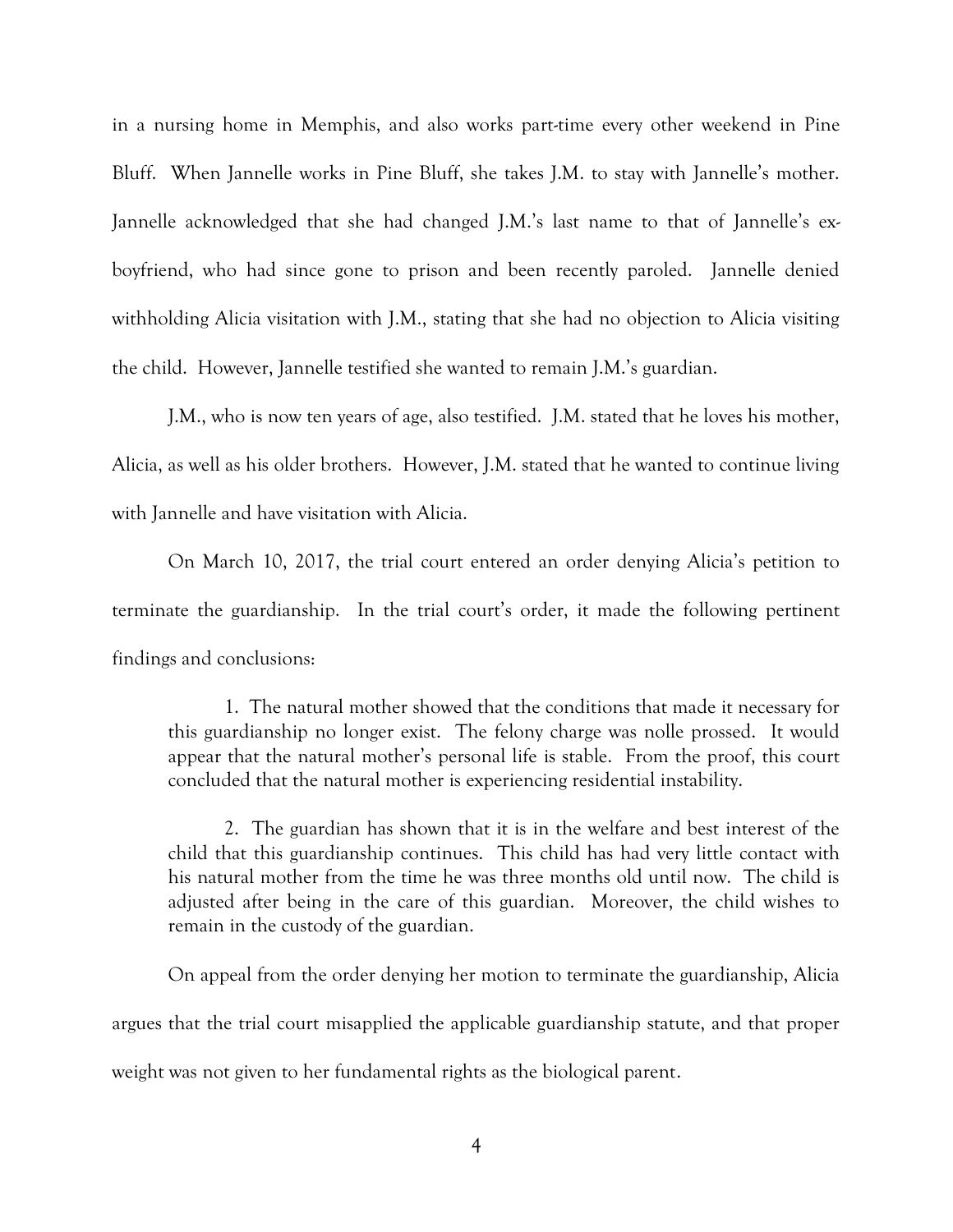Guardianships are special proceedings that are governed by statute. *Hetman v. Schwade*, 2009 Ark. 302, 317 S.W.3d 559. Under the guardianship statute, a guardianship may be terminated if "the guardianship is no longer necessary or for the best interest of the ward." Ark. Code Ann. § 28-65-401(b)(3) (Repl. 2012). 2

The cases interpreting the termination-of-guardianship statute have been in, and apparently continue to be in, a state of flux and ongoing clarifications. The pertinent line of supreme court cases began with *Graham v. Matheny*, 2009 Ark. 481, 346 S.W.3d 273, and was followed by *In re Guardianship of S.H. (1)*, 2012 Ark. 245, 409 S.W.3d 307, and *In re Guardianship of S.H. (2)*, 2015 Ark. 75, 455 S.W.3d 313. Finally, in 2015, in what appeared to be a significant departure from the historical interpretation of the statute, the supreme court delivered *In Re Guardianship of W.L.*, 2015 Ark. 289, 467 S.W.3d 129.

In *In re W.L.*, our supreme court gave a somewhat reformed interpretation to the guardianship-termination statute in a case involving a fit parent, and stated that, to the extent *Graham*, *In re S.H. (1)*, and *In re S.H. (2)* were in conflict with its decision, they were overruled. In *In re W.L.*, the supreme court pointedly discussed a parent's fundamental right to raise his or her children and the history and the disjunctive nature of the guardianship-termination statute, and stated:

We have already said that a guardianship is no longer necessary once a fit parent revokes an earlier-given consent. This is because a fit parent is presumed to

 $\overline{a}$ 

 $2$ This was the guardianship statute in effect when the trial court entered the order being appealed. The statute has since been amended to replace "or" with "and," *see* Ark. Code Ann. § 28-65-401(b)(3) (Supp. 2017), but the amended version of the statute is not applicable here.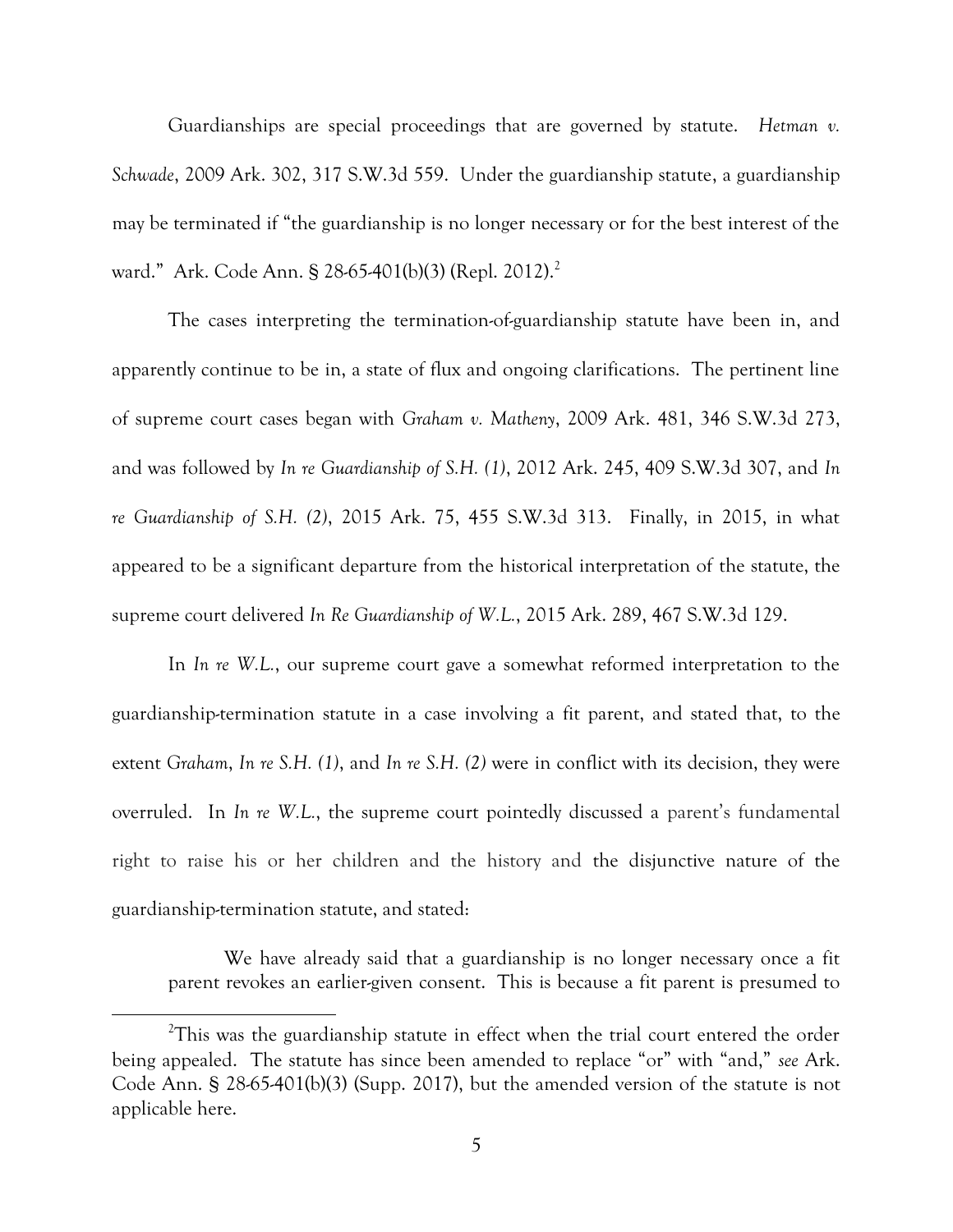be acting in the child's best interest. By petitioning to terminate the guardianship and revoking consent, the fit parent, who has the child's best interest at heart, informs the court that the guardianship is no longer necessary. That is sufficient to meet the statutory requirement where the court "may" terminate the guardianship. *In other words, a guardianship is no longer necessary—per the statute—when a fit parent revokes consent. The fit parent does not have to prove anything else.* The statute does contain another method for the guardianship to be terminated, that is, by showing it is no longer in the ward's best interest. However, given that the legislature has created a disjunctive test, the parent can move to terminate under either prong.

This ruling is consistent with the statutory text and a fit parent's fundamental liberty interest in the care, control, and custody of his or her child. *Furthermore, the burden of proof does not and cannot shift to the guardians when a guardianship is terminated based on a fit parent's revocation of consent. Simply put, a fit parent's decision regarding his or her children is conclusive.*

*In re W.L.*, 2015 Ark. 289, at 7−8, 467 S.W.3d at 133−34 (emphasis added). Hence, *In re* 

*W.L.* appeared to be *the* clarification of the guardianship-termination statute.

 However, only one year after *In re W.L.* was delivered, the supreme court again reentered the guardianship-termination statute-interpretation fray and delivered *Donley v. Donley*, 2016 Ark. 243, 493 S.W.3d 762. While the supreme court did not overrule *In re W.L*., the *Donley* court did significantly *clarify* the holding of *In re W.L*. The circumstances of *Donley* were similar to those in *In re W.L.* in that a fit parent revoked consent and petitioned to have the guardianship terminated.<sup>3</sup> In *Donley*, the trial court found that, despite the fact that a fit mother revoked her consent (which should have entitled her to

 $\overline{a}$ 

<sup>3</sup>Although the trial court in *Donley* had found the mother to be unfit, the supreme court reversed that finding, stating that although the mother had been found to be unfit in a temporary guardianship order, that order expired upon entry of the permanent guardianship, wherein the trial court made no finding of parental unfitness. The supreme court held that because the temporary order expired and was superseded by entry of the permanent order, from the time the permanent order was entered the fit-parent presumption applied.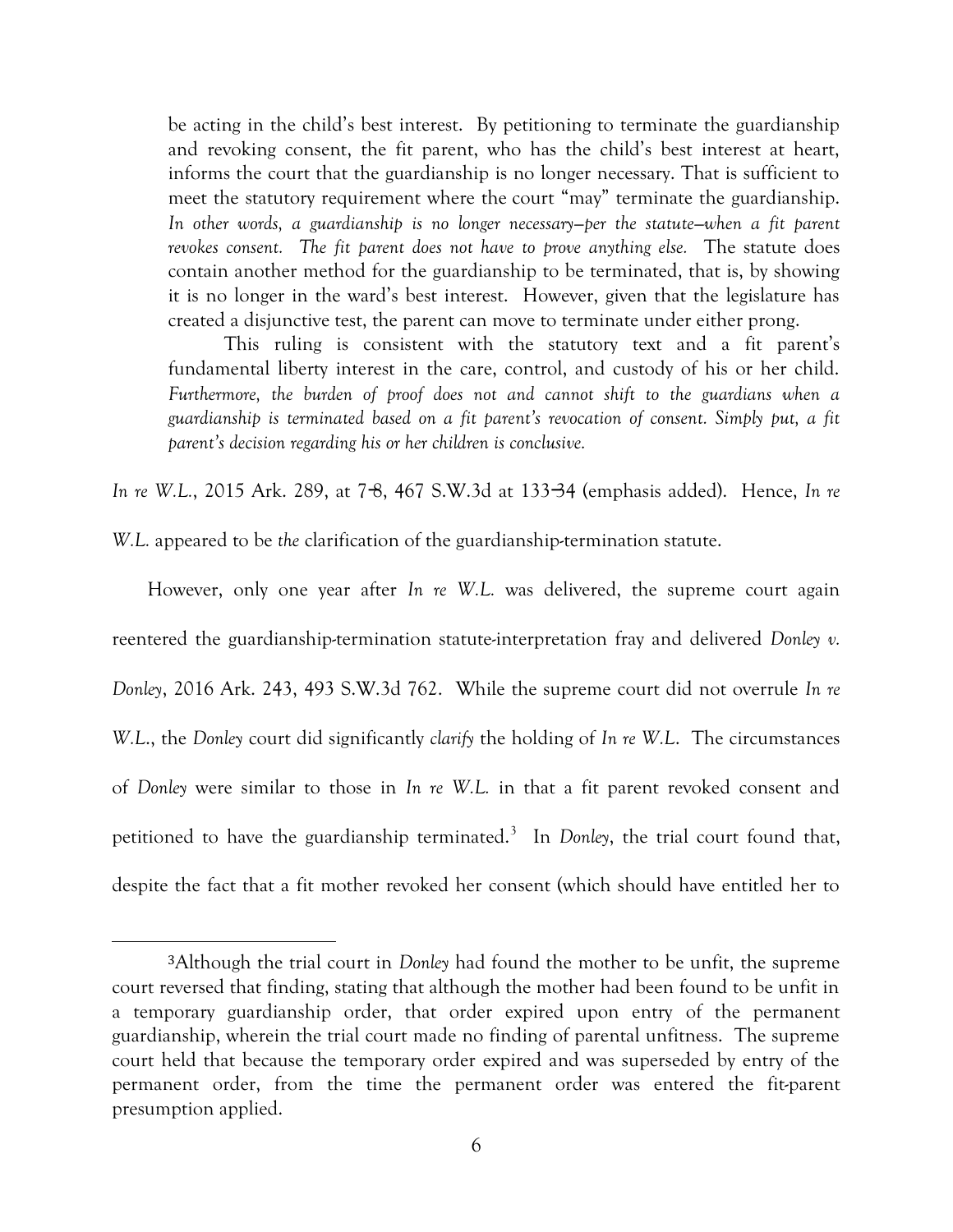the fit-parent presumption), the fit mother failed to establish her case-in-chief that the guardianship should be terminated. The trial court further found that the guardianship was still necessary and that it was not in the child's best interest to terminate the guardianship. The trial court, therefore, denied the petition to terminate the guardianship. However, the supreme court in *Donley* held that the trial court had incorrectly applied the law by failing to apply the fit-parent presumption and reversed. In discussing the fit-parent presumption, the *Donley* supreme court wrote:

Based on our holding in *In re W.L.*, here, … [the mother] was a fit parent, revoked her consent to the guardianship, *and the burden shifted to [the guardian] to demonstrate that the guardianship was still necessary or in [the child's] best interest.* Stated differently, when [the mother] revoked her consent, the statute was triggered, the presumption applied and the burden shifted to [the guardian].

*Donley*, 2016 Ark. 243, at 11, 493 S.W.3d at 769 (emphasis added). While the *Donley* opinion's language with respect to the "burden shifting" to the guardian may appear to conflict with *In re W.L*., the above-cited "burden-shifting" language in *Donley* is the latest pronouncement on the guardianship-termination interpretation issued by our supreme court and, hence, is the controlling precedent.

Both below and on appeal, Alicia relied on *In re W.L.* Alicia's reliance on *In re W.L*. is misplaced. Alicia argued that based on our supreme court's holding in *In re W.L.*, that where a fit parent revokes her consent to the guardianship, *a fit parent's decision regarding his or her children is conclusive* and, therefore, the guardianship is no longer necessary. Ergo, according to Alicia, because the statutory language is disjunctive, the guardianship should be terminated. While that argument may have been dispositive under *In re W.L.*, that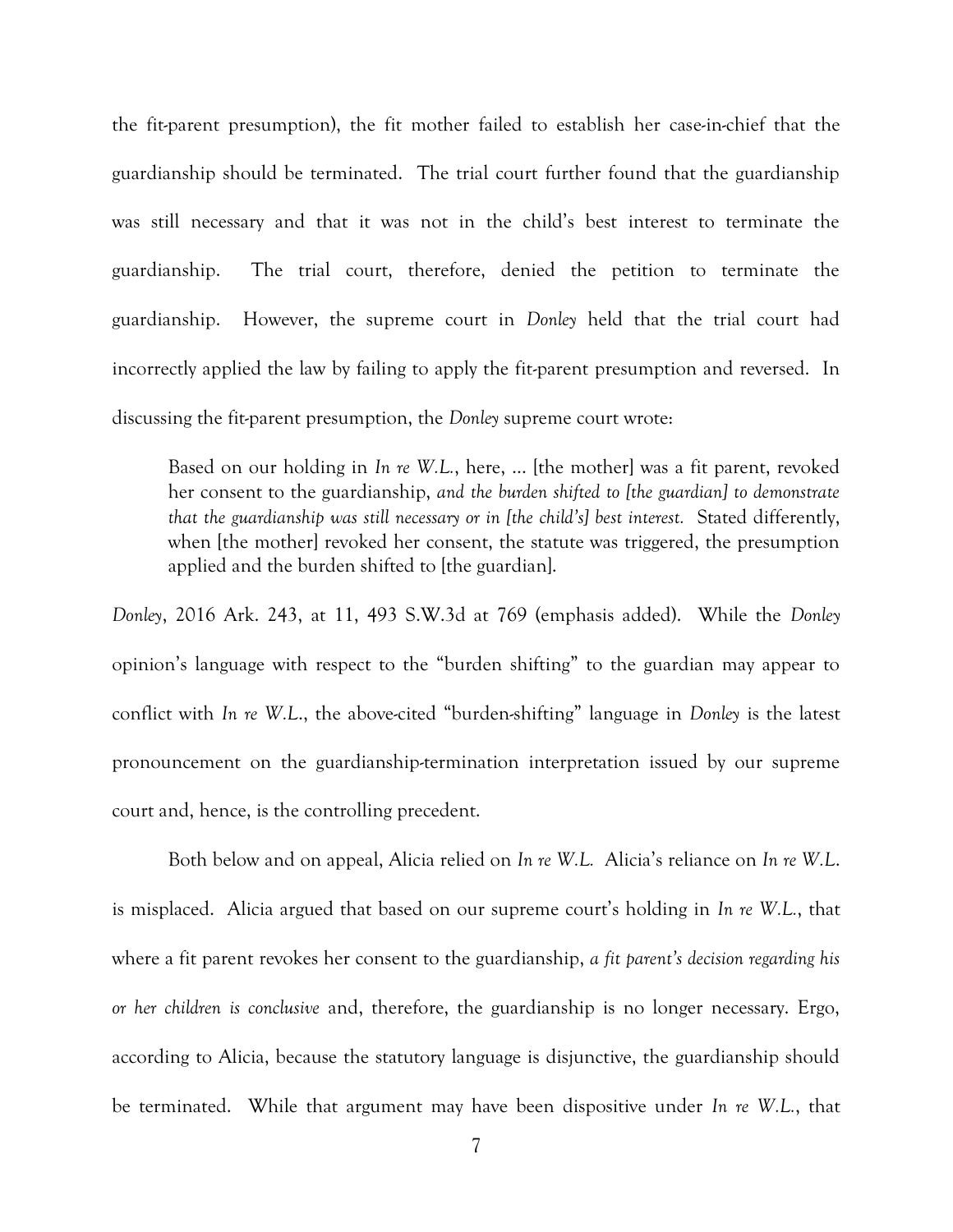argument is no longer dispositive, and our analysis must be guided by our supreme court's later holding in *Donley*, as this reflects its most recent interpretation of the guardianshiptermination statute and how it must be applied.

Turning to the facts of the present case, Alicia was never found by the trial court to be an unfit parent. In fact, in the March 10, 2017 order denying Alicia's petition to terminate the guardianship, the trial court specifically stated that the trial court did not find the natural mother to be unfit in its previous May 27, 2009 order appointing Jannelle as J.M.'s permanent guardian. Nor did the trial court make any finding of unfitness in the March 10, 2017 order.

Applying our supreme court's most recent holding in *Donley*, Alicia, as a fit parent, was presumed to be acting in J.M.'s best interest when she petitioned to terminate the guardianship. By petitioning the trial court for termination of the guardianship, Alicia was informing the court that the guardianship was no longer necessary. Per *Donley*, when Alicia, a fit parent, petitioned to terminate the guardianship, Alicia was entitled to the fitparent presumption and the burden then shifted to Jannelle, the guardian, to demonstrate that the guardianship was still necessary *or* that the guardianship was in J.M.'s best interest.

In this case, the trial court found that Alicia had shown that the conditions that made it necessary for the guardianship no longer existed, stating that the criminal charges against her had been dropped and that her personal life appeared to be stable. While the trial court did not use the phrase "fit-parent presumption" in its order, it does appear that the trial court applied the fit-parent presumption and proceeded to allow the burden to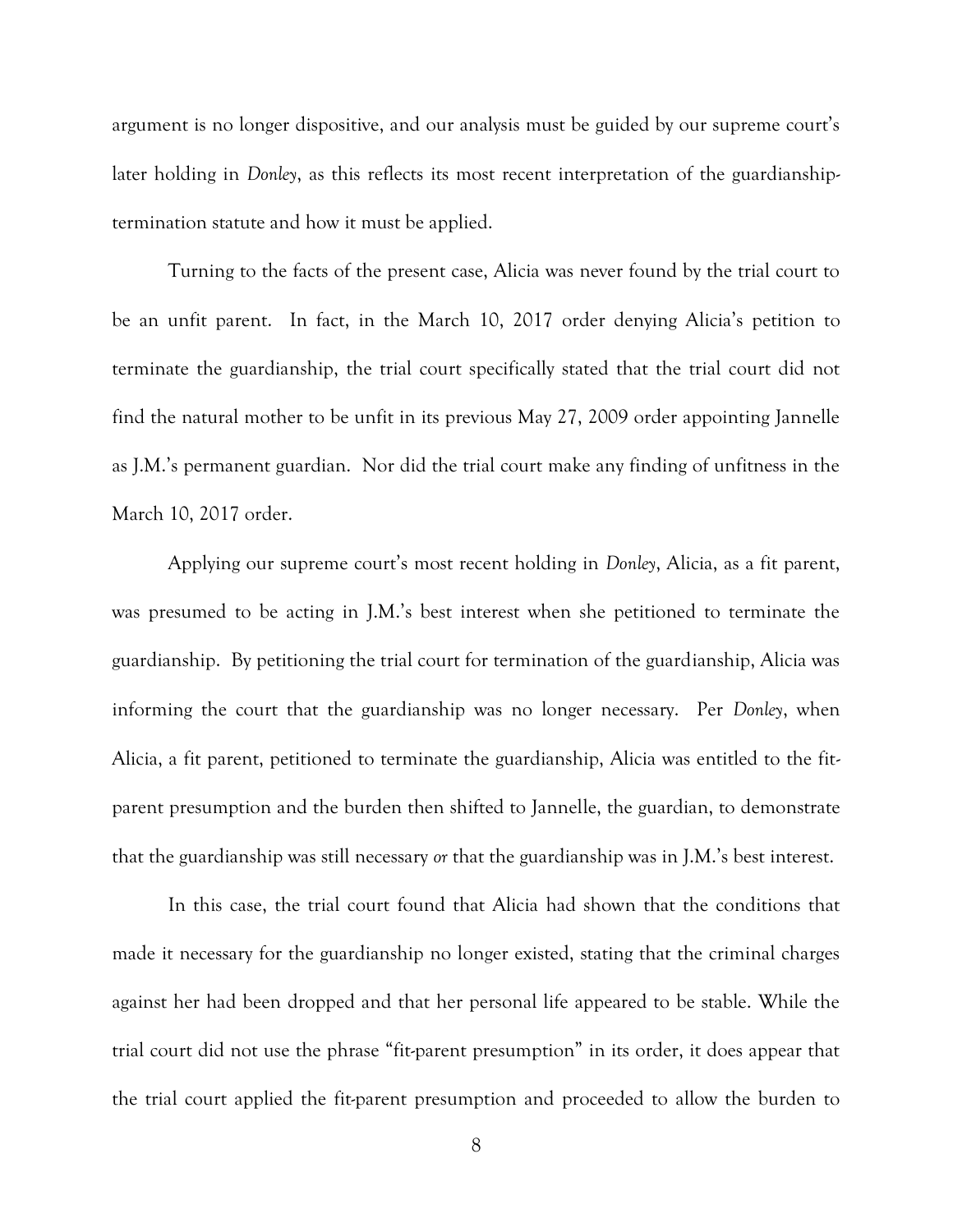shift to the guardian, Janelle, to prove that the guardianship was still necessary *or* that it was in the best interest of the ward as required by *Donley*. The trial court made the following conclusions: "2. *The guardian has shown it is in the welfare and best interest of the child that the guardianship continues.*" The trial court, thereafter, dismissed the appellant's petition to terminate the guardianship. In reaching these conclusions, the trial court relied on the evidence that J.M. had very little contact with his natural mother from the time he was three months old, that J.M. was well adjusted after being in Jannelle's care, and that J.M. wished to remain in Jannelle's custody. In so doing, the trial court effectively applied the burden-shifting standard announced by our supreme court in *Donley*, and found that the guardian had met her burden of proving that continuing the guardianship was still in J.M.'s best interest. We conclude on this record that the trial court did not clearly err in finding that Jannelle met her burden of showing that the guardianship was in J.M.'s best interest, and therefore we affirm the trial court's order denying Alicia's petition.

Finally, we observe that, although it is not listed as a separate point on appeal, Alicia also cites in her brief Ark. Code Ann. § 28-65-401(b)(2), which provides that "[a] guardianship may be terminated by court order after such notice as the court may require [i]f the ward becomes a nonresident of this state." However, Alicia did not argue in either her petition to terminate the guardianship or in her posttrial brief to the trial court that the guardianship should be terminated because J.M. was no longer a resident of this state, nor did the trial court make a finding on the issue in its order denying Jannelle's petition.